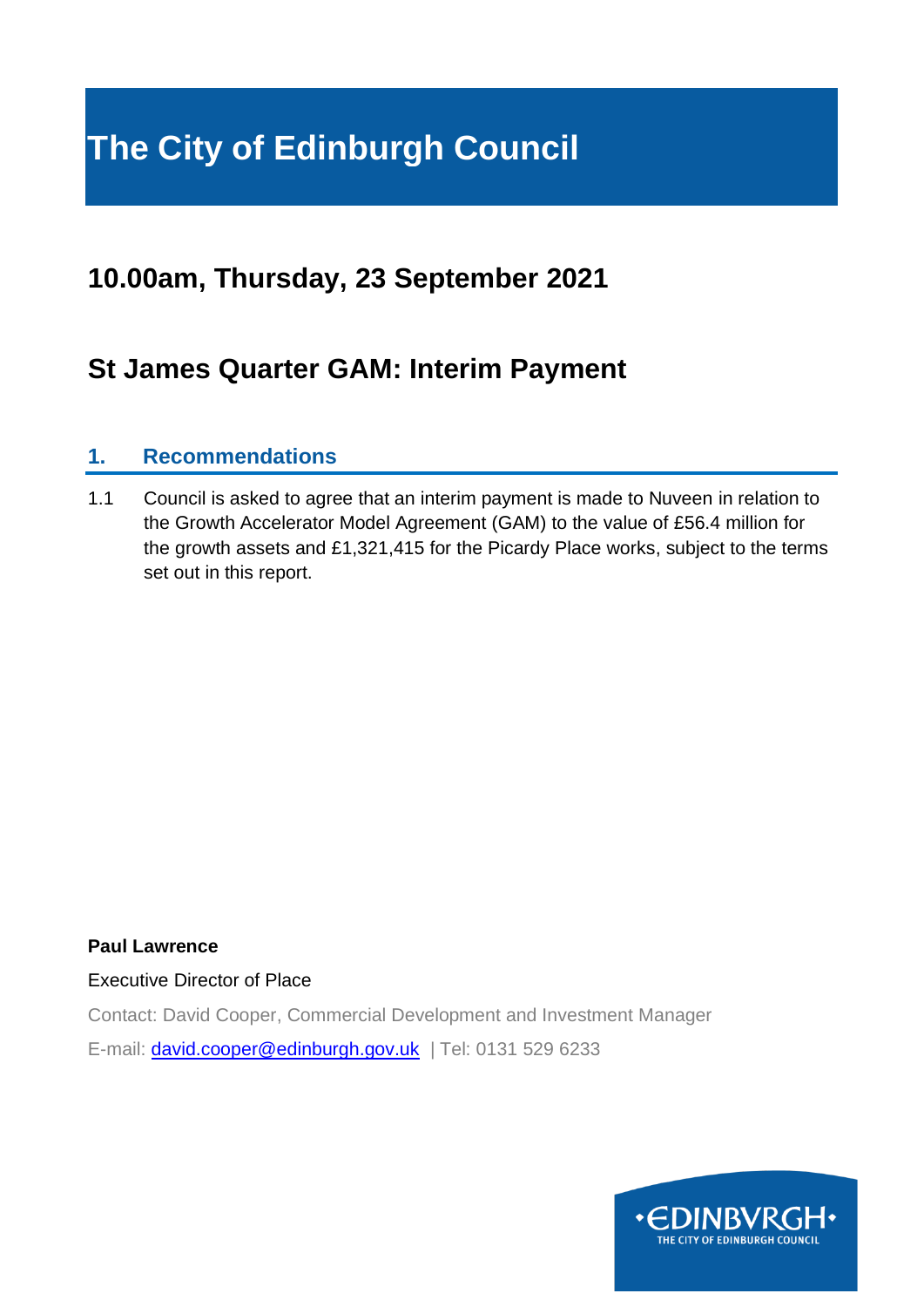**Report**

#### **St James Quarter GAM: Interim Payment**

#### **2. Executive Summary**

- 2.1 This report sets out the current position for the ongoing management of the GAM agreement between the Council and Nuveen with particular regard to the request by Nuveen for payment in relation to the Growth Assets.
- 2.2 The GAM was agreed between the Council and TH Real Estate (now Nuveen) as a means of ensuring the delivery of the new St James Quarter, securing additional public realm benefits alongside the new centre, and generating new jobs and economic growth for the city. It is primarily a funding mechanism where the Council funds the delivery of public realm and other improvements in and around the centre (the Growth Assets) and then recovers these costs from the Scottish Government based on the achievement of economic targets. The Scottish Government funding is generated by the increased amount of non-domestic rates as a result of the increased development.
- 2.3 Nuveen has made good progress with the development despite the challenges brought about by Covid-19, with the St James Quarter now open and shops trading. A payment is now sought from the Council for the delivery of the Growth Assets.
- 2.4 The request for payment has been assessed and, while the Council is not obliged to make any payment, it is reasonable to do so in the circumstances which are set out in more detail later in this report. This is considered a variation to the contract and, given the values involved, it is reported to Council for determination.
- 2.5 It is considered reasonable that an interim payment is made subject to suitable conditions being in place as set out in the report.

#### **3. Background**

- 3.1 On 4 June 2009, the Council approved planning permission in principle (08/03361/OUT) for the redevelopment, refurbishment and demolition works to provide a major mixed use scheme on the site of the existing St James Centre.
- 3.2 In accordance with the recommendations of the St James Quarter Compulsory Purchase Order report to Council, dated 29 May 2014, a Compulsory Purchase Order (CPO) was made and confirmed for the St James Quarter redevelopment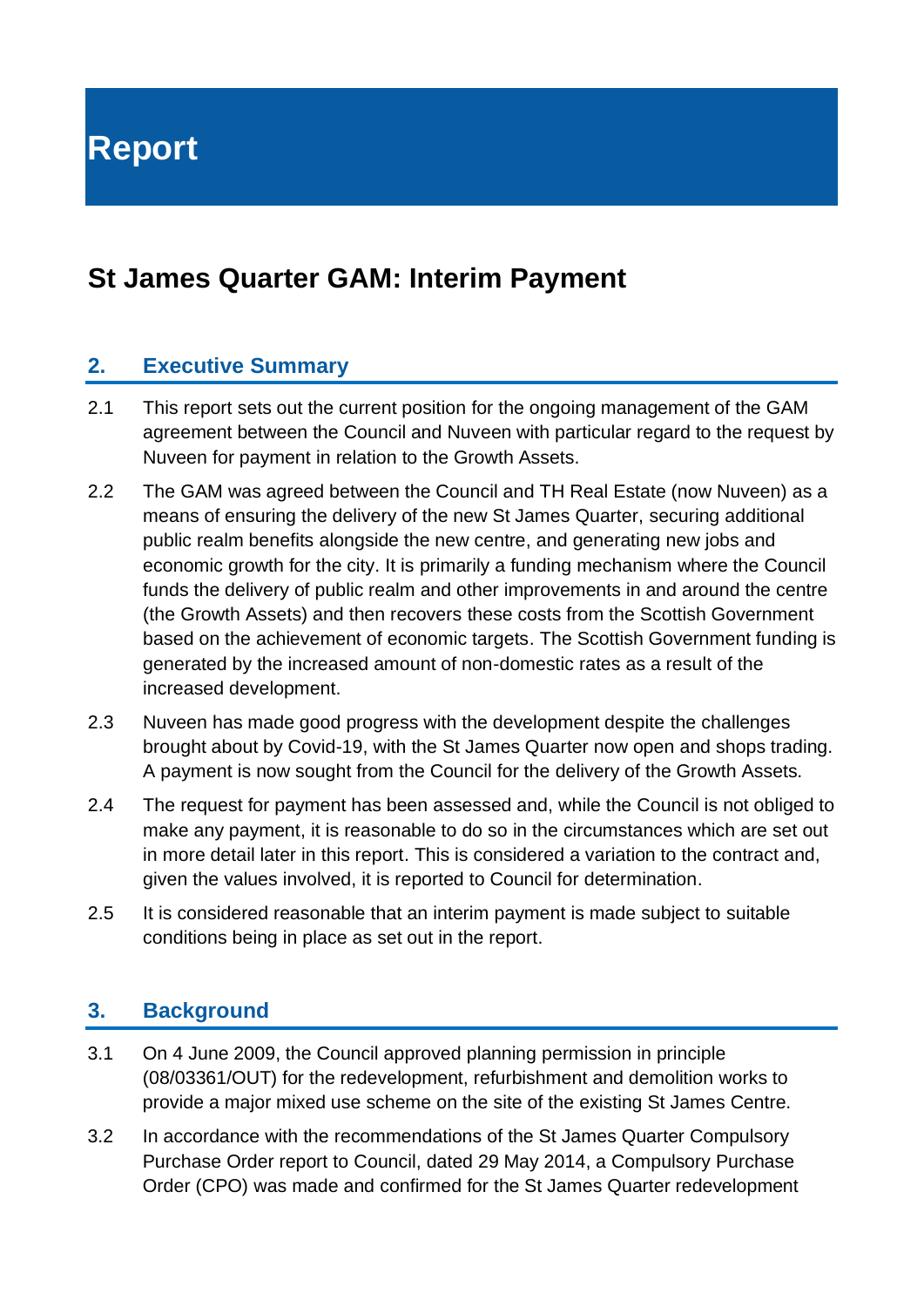area, for the purpose of acquiring the land and property interests shown in the CPO Plans and Schedule of Interests.

- 3.3 A Minute of Agreement (Agency Agreement) between St James Edinburgh Limited and the City of Edinburgh Council completed on 4 September 2014 on terms which were considered acceptable by the Chief Executive, in consultation with the then Council Leader and Depute Leader. The Agency Agreement protected the interests of the Council and secured reimbursement of all costs, fees, expenses and compensation claims which would be incurred including the subsequent transfer to St James Edinburgh Limited of the property interests acquired, and such other terms as the Chief Executive considered necessary or desirable.
- 3.4 The Agency Agreement with TH Real Estate (now Nuveen) provided that in executing the CPO to support the project, all costs to the Council were fully reimbursed and there was therefore no cost to the public purse.
- 3.5 On the 19 November 2015 and 10 March 2016, in reports to Council, the Chief Executive was authorised to enter into the GAM Agreement.
- 3.6 On 14 June 2016, the GAM was signed on behalf of the Council and on 21 June 2016, the GAM was signed on behalf of the Developer.
- 3.7 In October 2016, prior to commencing construction works, Nuveen secured a development partner in APG. The Dutch pension asset management fund agreed to take a 75% stake in the Development with Nuveen holding the remaining 25%, on behalf of its UK Shopping Centre Fund.
- 3.8 On 16 October 2016, construction work on the new centre commenced. The necessary pre-conditions of the GAM agreement were satisfied on 14 October 2016. As of that date, it became a live contract and work has been under way since to deliver the provisions of the agreement.
- 3.9 On 1 February 2018, the Council agreed to make available a budget of £1.5m to increase the scope of the GAM agreement to allow additional works to Picardy Place to be carried out.

#### **4. Main report**

- 4.1 The development of the St James Quarter is now significantly advanced with the majority of the retail and leisure uses now complete and open for trading. The cinema, hotels and residential uses are still under construction although the majority of work remaining is internal fitting out. They are all programmed to be completed over the next 12 months.
- 4.2 Progress has also been made with the programme of infrastructure works (the Growth Assets) which would provide the necessary impetus to take the redevelopment forward. These include improvements to the physical environment at James Craig Walk, Leith Street, Elder Street, York Place, St James Place, Cathedral Land and Little King Street as well as publicly accessible spaces and facilities within the St James Quarter itself. In addition, new public realm at Picardy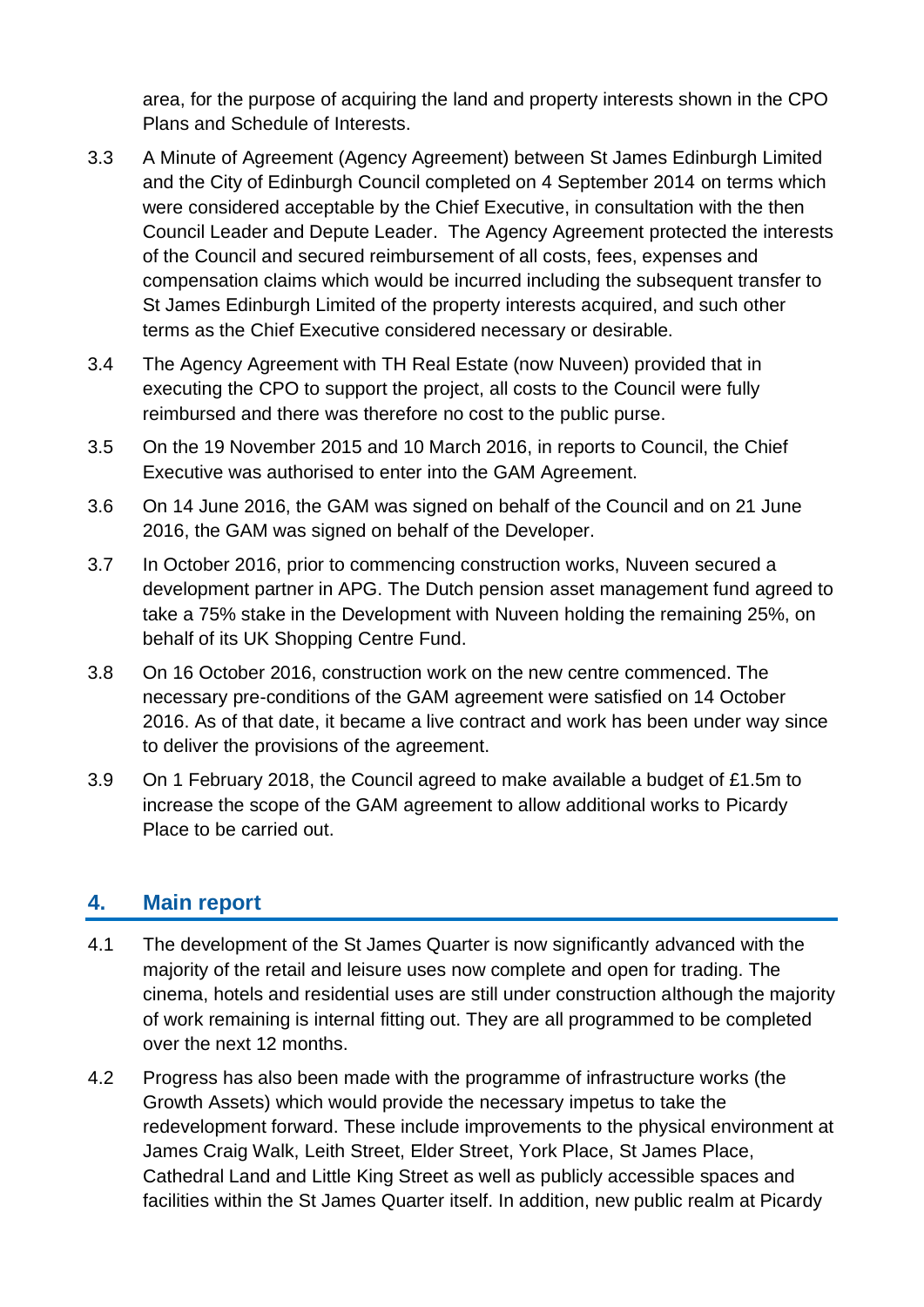Place, together with the provision of a multi-modal transport interchange at the junction of Leith Walk, Leith Street and York Place was to be delivered. A new energy centre designed to provide power, heat and cooling to the development and, potentially, the wider area is also a Growth Asset. These works are funded through the GAM and this has provided the stimulus to take forward the development and deliver the economic growth that are sought as a result of the development. The vast majority of these works are improvements to publicly owned or controlled assets.

- 4.3 The works are all now substantially complete and Appendix 1 shows the detail of where works are not complete and the reasons why. To a large extent the areas that are not complete have been subject to delays outwith the developer or the contractor's control. The works that have been completed have all been delivered to a high standard, although their handover will not take place until final completion.
- 4.4 The GAM agreement has a funding cap of £61.4m as the maximum that the Council will pay for the Growth Assets. The funding cap is subject to change if the Council request variations to the works and all such variations have been taken forward on a cost neutral basis i.e. any enhancement was balanced with a reduction in scope elsewhere in the contract. The final account has now been agreed between the Council and Nuveen and while the actual cost to Nuveen has been £62.67m the funding cap is retained at £61.4m. As a result, the Council is required to pay this amount once the payment provisions in the GAM are triggered.
- 4.5 In addition to the £61.4m, the Council agreed a budget of £1.5m so that additional enhancements to Picardy Place could be carried out. These were undertaken as a variation to the GAM agreement and the final cost has been agreed at £1,321,415, which is in addition to the £61.4m.
- 4.6 In light of the progress made, Nuveen has submitted a request for payment for the delivery of the Growth Assets. The Council is obliged to pay once three requirements are met. The requirements are set out in the table below along with commentary on the current position.

**Requirement 1:** That 50% of the Retail and Leisure Element in respect of which non-domestic rates are payable is open for trading.

#### **Assessment: MET**

This requirement has been met and approximately 76% of the Retail Leisure Element is currently open and trading with more units opening in the coming weeks.

**Requirement 2:** A statement or statements of practical completion has been issued for the areas comprising the Retail and Leisure Element.

#### **Assessment: NOT MET (Imminent)**

This requirement has not been met as the cinema has not yet reached practical completion. Nuveen do not dispute this but have advised that they have reworked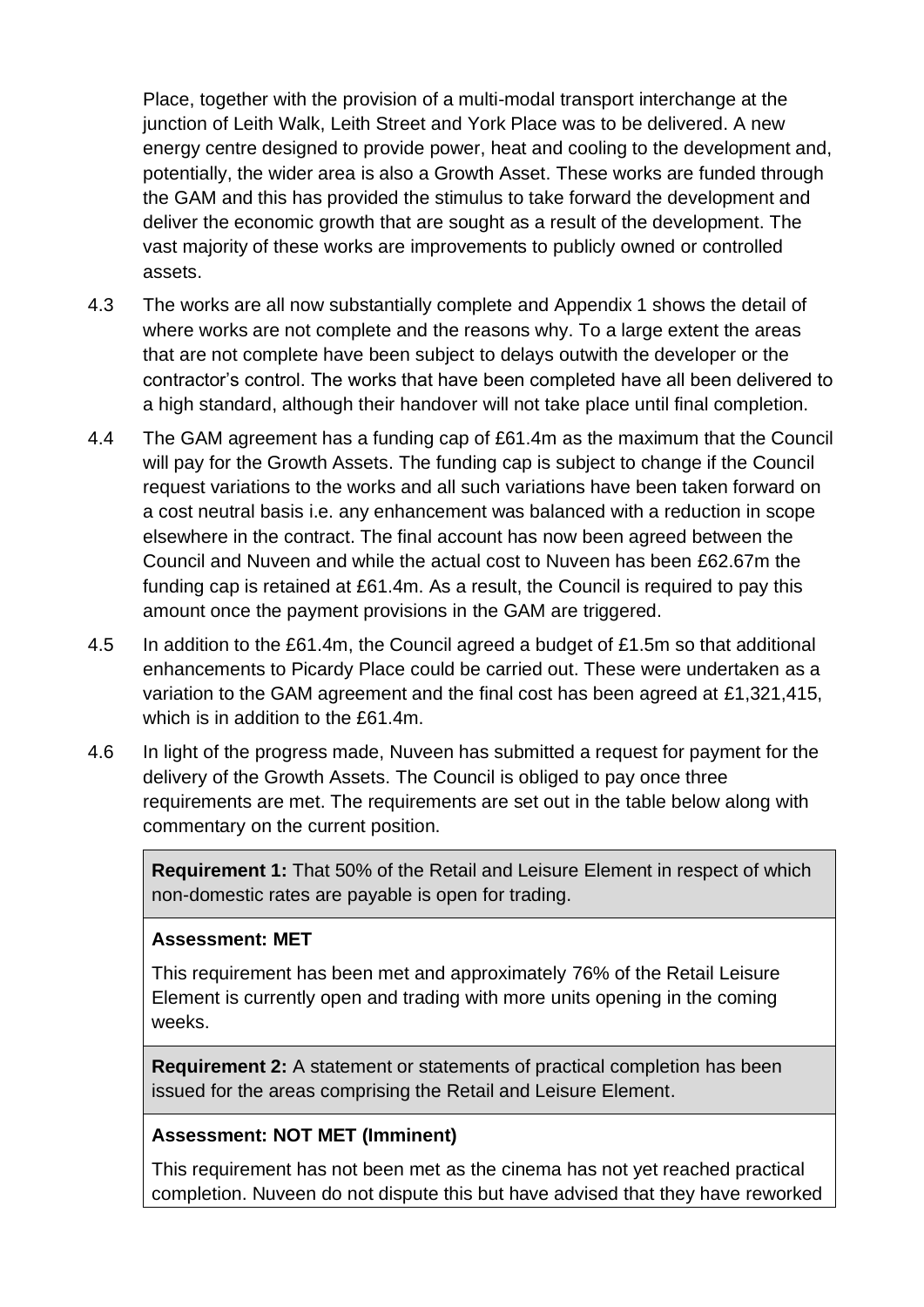their programme as a result of Covid impacts and they have also had to take on additional works on this building (warm shell as opposed to shell) to satisfy the requirements of their tenant. Their contention is that they have exceeded Requirement 1 (as above) and have satisfied the general requirement to complete and open the centre. It should also be noted that this requirement will be met in the next few days.

**Requirement 3:** A statement or statements of practical completion has been issued for the areas comprising the Growth Assets.

#### **Assessment: MET (On Qualified Basis)**

Nuveen have provided qualified statements of practical completion in relation to the Growth Assets. These have been provided by Gardiner Theobald (the Employer's Agent) who also have a duty of care to the Council. There is also a schedule of outstanding works provided (see Appendix 1 for outstanding items). The position stated by Nuveen is that completion certificates needed to be issued in order to open the centre and this was the appropriate approach to take in these circumstances. Officers do not dispute the approach taken but the interpretation of the contract is that a payment is not necessarily required in these circumstances although this is open to interpretation. It is, however, clear that the contract does not make provision for these circumstances. Nuveen have proposed a retention in order to deal with situation that has arisen.

- 4.7 The key issue is whether the Council is obliged to make a payment now under the terms of the agreement with Nuveen. The assessment of this situation, as stated above, is that the Council is not obliged to make a payment at this time. Requirement 2 makes this clear although this requirement will be met within the next few days and may have been achieved by the time of the Council meeting. Once this happens the assessment of whether a payment is due or not will rest on Requirement 3 alone. As stated above this is not clear cut and the contract does not make provision for this scenario. The two interpretations that could be drawn are that either the full payment is either required or that no payment at all is required at this stage. This has the potential to lead to a dispute and both parties are keen to avoid such a situation arising.
- 4.8 Notwithstanding, the position that the Council could take in this matter, it is considered appropriate to make an interim payment at this stage, subject to a variation being agreed, on the basis that:
	- 4.8.1 This is a reasonable approach to take having regard to the partnership nature of this funding model and its purpose;
	- 4.8.2 That significant progress has made in terms of the delivery of the centre and the Growth Assets;
	- 4.8.3 Nuveen has had to manage significant changes in circumstance and disruption to delivery, and,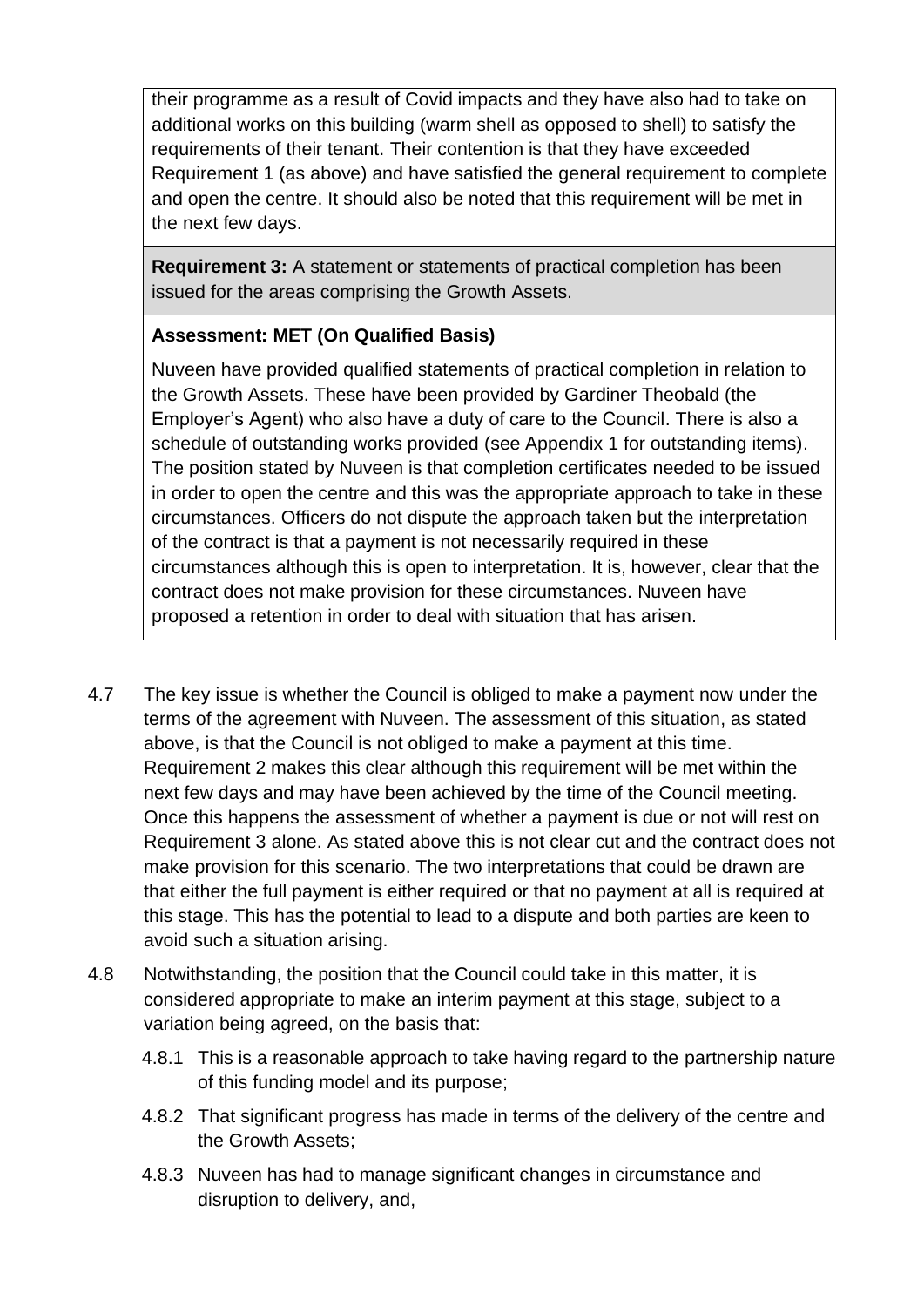- 4.8.4 There is a desire to retain a positive working relationship with Nuveen given ongoing contractual requirements and the need to secure economic outcomes from the development in order to secure Scottish Government funding.
- 4.9 Having regard to the above factors, it is considered that agreeing to make an interim payment is a reasonable approach to take in these circumstances.
- 4.10 If the Council proceed with a payment now, it is advisable to set out the conditionality of an interim payment by exchange of letters between solicitors. This would cover the arrangements around handover of the growth assets and when Nuveen need to make payments to the Council in relation to the lease of the Energy Centre (£0.150m) and the GAM Repayment (£0.350m). The Council's requirement is that the growth assets are not handed over until they are all fully complete and that the payment provisions, as appropriate, start from the date of the interim payment. These provisions are already provided for in the GAM but need to be clarified in this situation as it is considered a variation of the contract.
- 4.11 In order to protect the Council's remaining interests, it is proposed to retain £5m of the total GAM amount as a contingency to ensure that those assets still be completed (estimated cost of £0.530m) are done to the required standard. This means the Council would make a payment of £56.4m on the proposed GAM payment of £61.4m (retention £5m) and make full payment on the Picardy Place works where there are no outstanding matters. Payments in respect of the outstanding assets will be made from the proposal retention on an agreed percentage basis.
- 4.12 The proposal represents a variation to the agreement but not a material change in approach with regard to the overarching purpose of the GAM. Making an interim payment is considered to be the appropriate way forward in the circumstances.

#### **5. Next Steps**

- 5.1 Subject to agreement by Council:
	- 5.1.1 A letter setting out the terms of the interim payment will be sent to Nuveen and the interim payment will be made upon acceptance of these terms;
	- 5.1.2 Council officers will continue to work with Nuveen to complete the works to the St James Quarter and the Growth Assets; and,
	- 5.1.3 Council officers will continue to work with both Nuveen and Scottish Government officials on delivery of the targets required to secure payment of the Scottish Government grant.

#### **6. Financial impact**

6.1 The Council has already borrowed the money required to pay for the GAM and has factored the overall GAM funding strategy into its financial strategy. The interim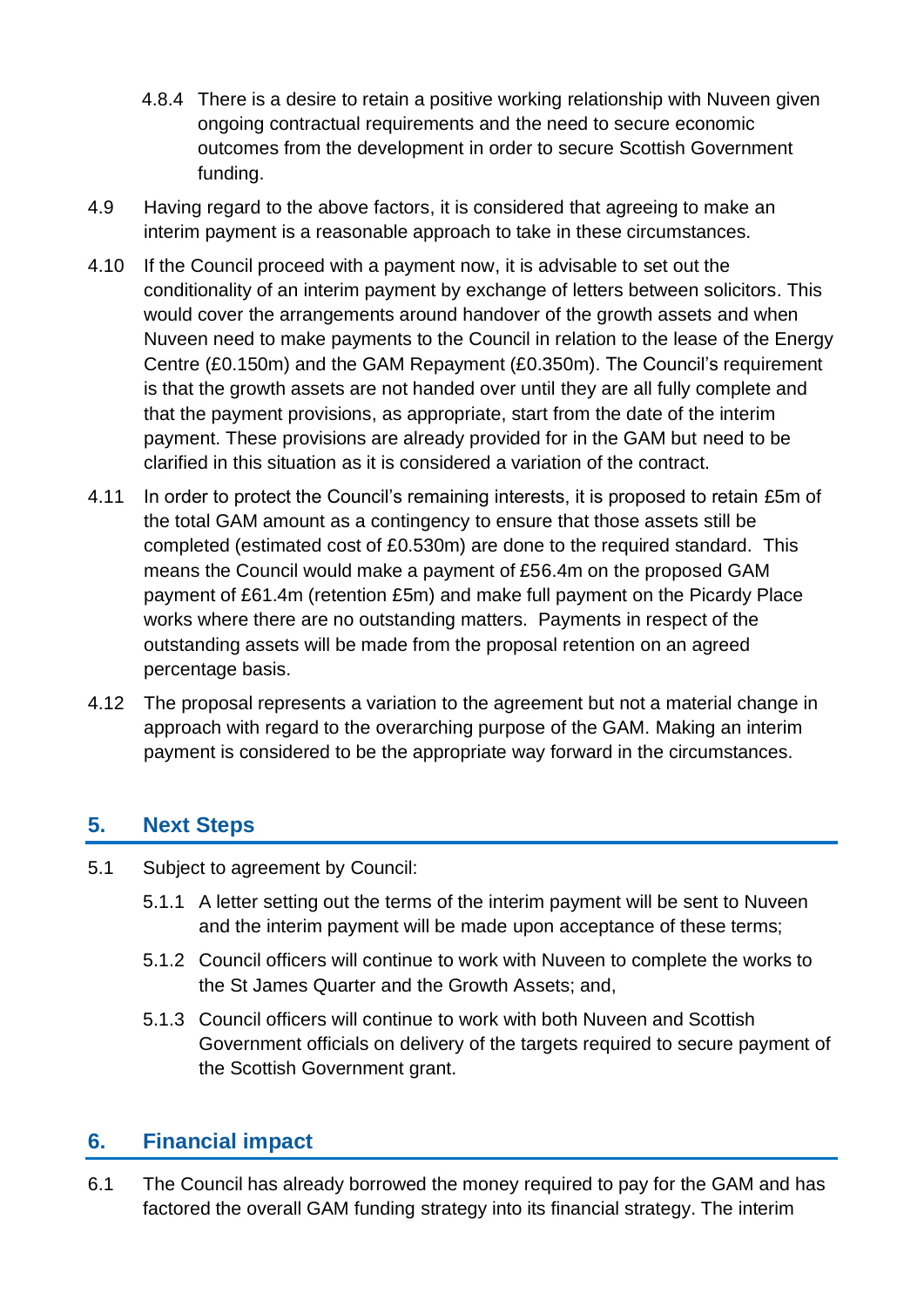payment will have an impact on cash flow as it involves paying out money before the Council might otherwise have to do so. The ability to secure the annual repayment from Nuveen now will help to offset this.

6.2 Discussions are on-going with the Scottish Government to secure the funding to meet the borrowing costs of the GAM payment. It should be noted that there was always going to be a lag between the payment being made to Nuveen and Scottish Government funding being confirmed.

#### **7. Stakeholder/Community Impact**

- 7.1 No community consultation has been carried out in relation to this specific report and are not considered appropriate given this is a contractual matter.
- 7.2 This matter has been discussed with representatives of Nuveen and they are in agreement that this is an appropriate way forward.

#### **8. Background reading/external references**

8.1 Previous GAM Committee reports and project information can be made available upon request.

#### **9. Appendices**

9.1 Appendix 1 – Plan and description of incomplete works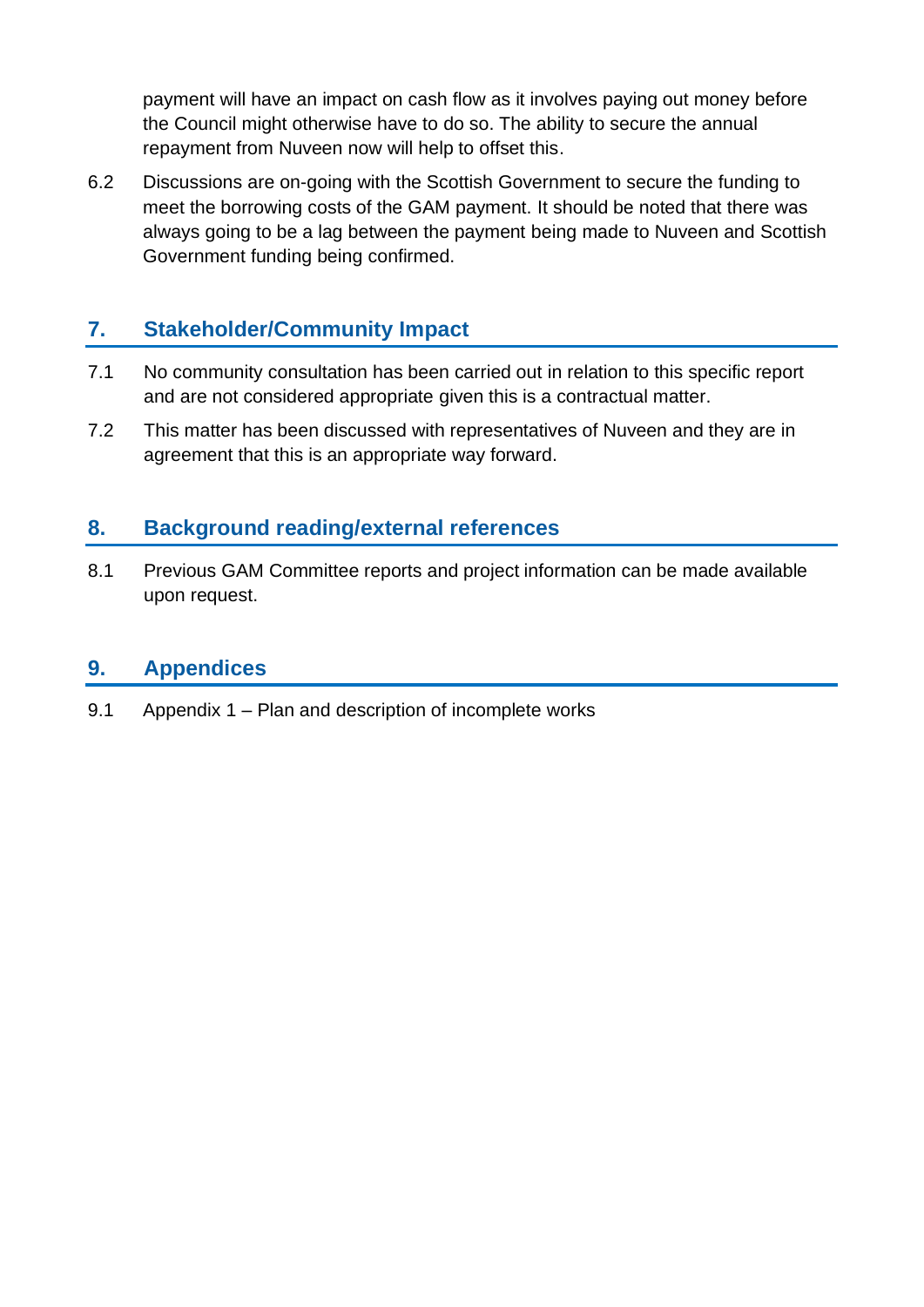# Appendix 1 GAM – Incomplete Works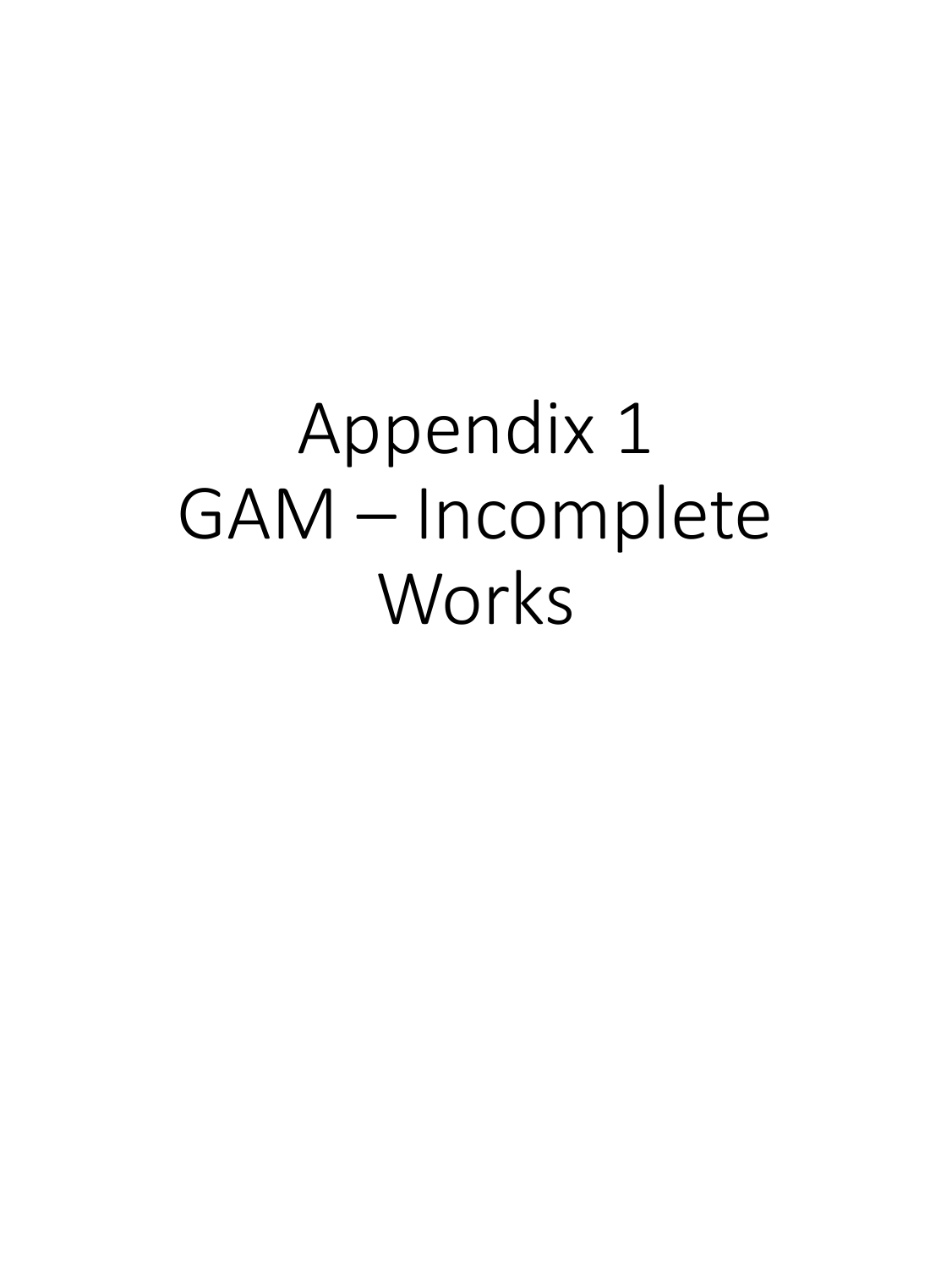- 1. Leith Street
- 2. St James Square
- 3. Elder Street (upper)
- 4. Little King Street/ Cathedral Lane



Blue areas are the areas where works are yet to be completed.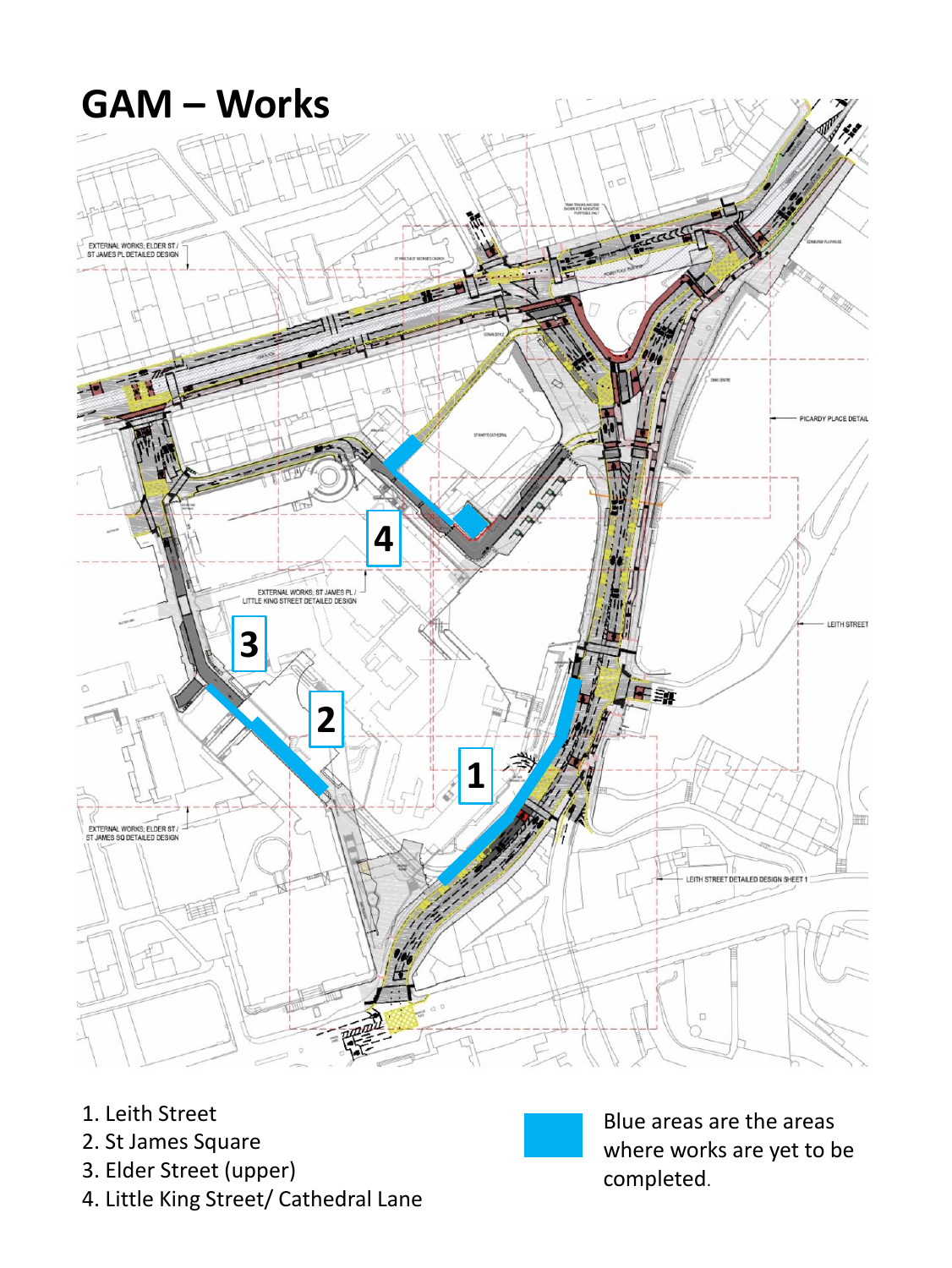### 1. Leith Street





A section of the northbound pavement and inside carriageway lane (Calton Road to Greenside Row) is being retained by the contractor to facilitate completion of the retail and leisure element of the project. The street lighting and the traffic lights on the junction with Greenside Row will not be completed, fully commissioned and tested until the hoarding is removed. As a consequence of this the Council's Street Lighting team will not accept the Leith Street system as complete.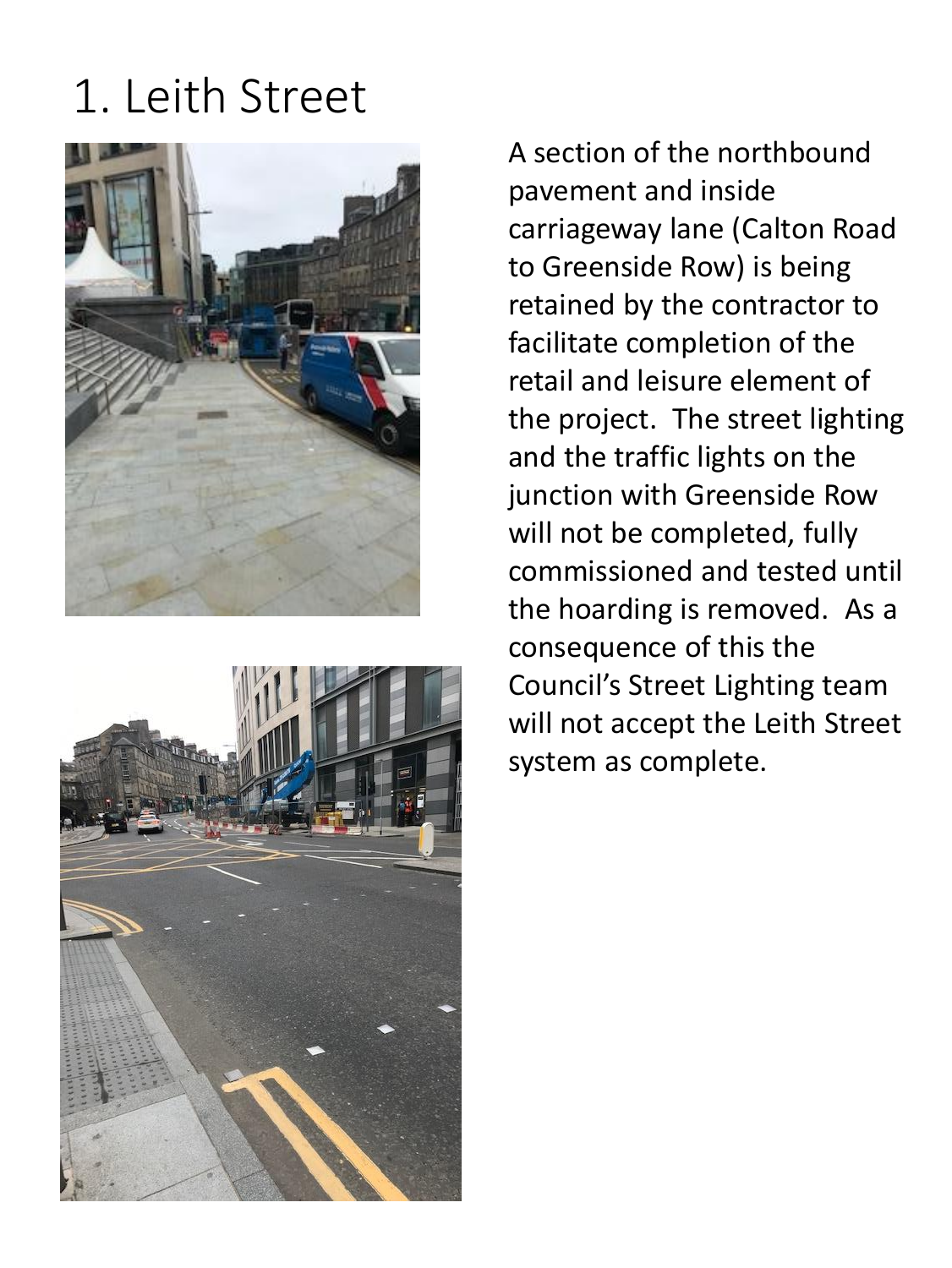### 2. St James Square



A hoarding in front of 27-31 St James Square has been erected to enable the steps to the new retail units and this part of the square to be completed. The delay to the delivery has been caused by a call in by the Scottish Ministers in relation to listed building consent. That consent has now been issued.





James Craig Walk – a section of the pavement abutting the centre was being retained to support the Contractor's completion work. The cycle parking area has now been completed.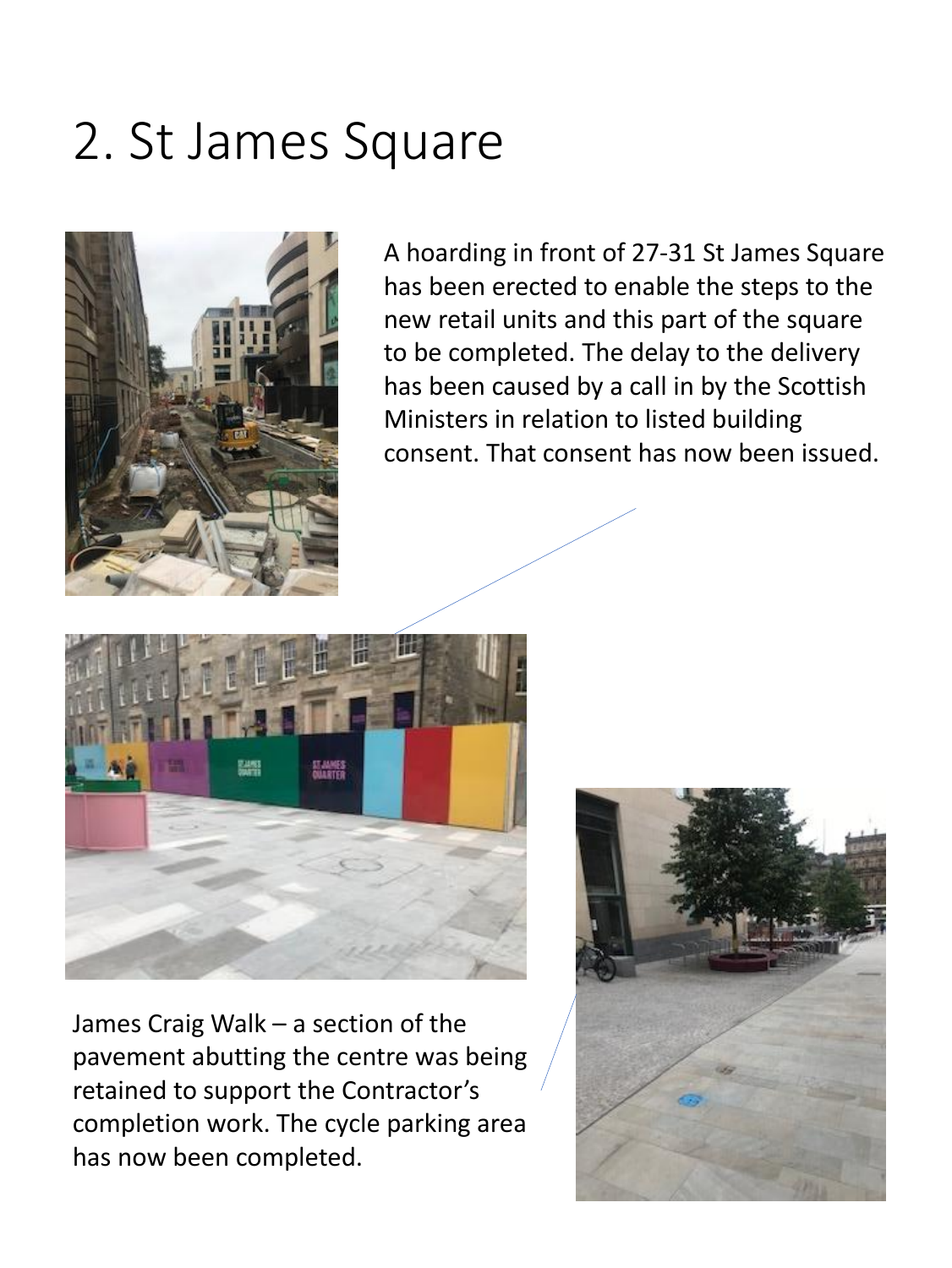### 3. Elder Street



The section of east side footway replacing the ramp abutting the gable wall of 23-26 St James Square has not be completed. The Council has not yet issued a permit for works in this area. This is likely to be resolved soon.